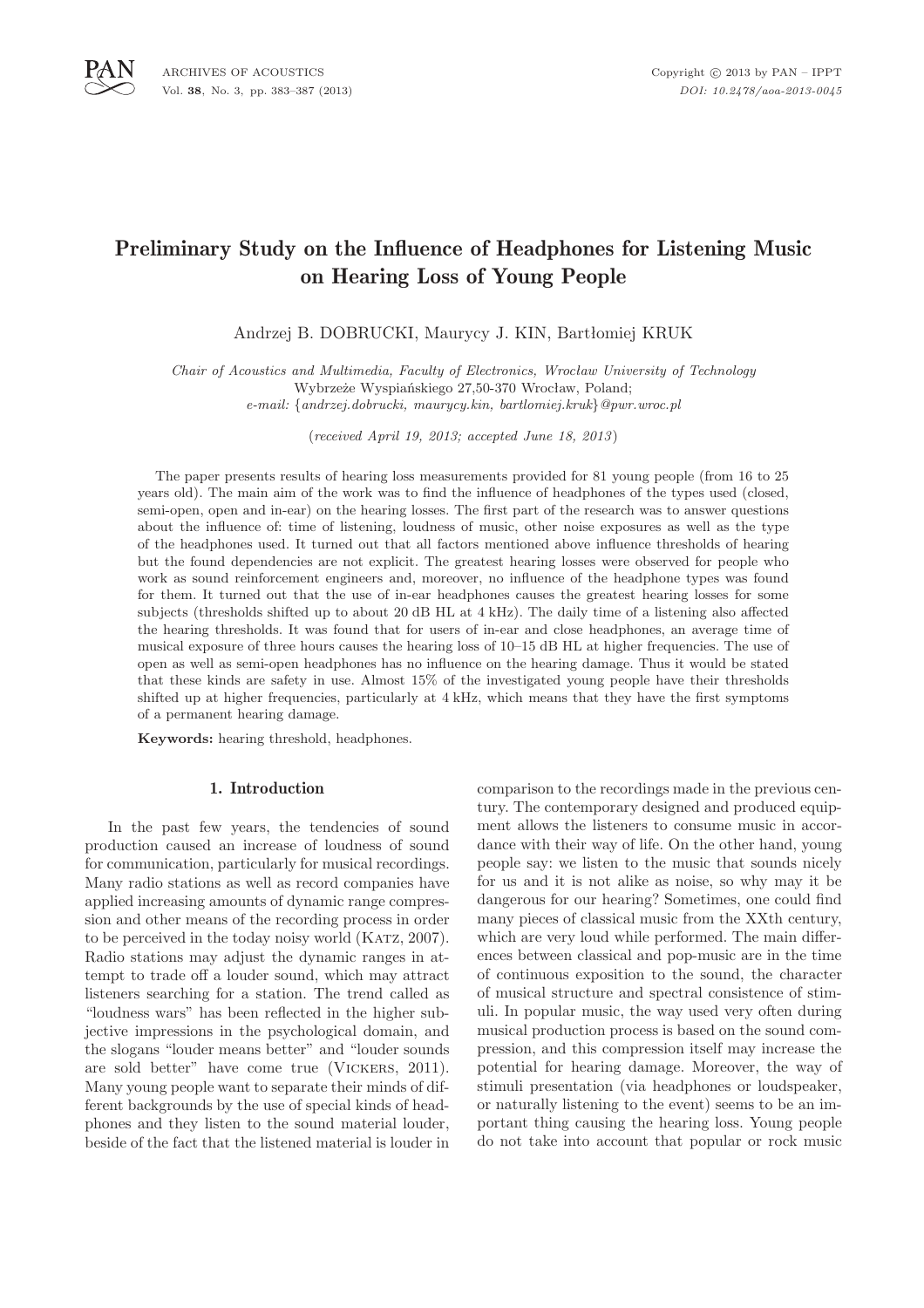causes effects like that of higher and longtime exposure to noise when the earphones are used for listening due to the average sound level and duration of exposure, which simply leads to a listening fatigue (MOORE, 1997). Of course, the higher hearing thresholds induce difficulties in receiving many information from human environment that influences the sense of safety and causes changes in the way of thinking and living together in a society (Strelau, 2000). It also may be interesting while the European Standard EN ISO 7029 still remains actual in the light of youngsters' way of life and this aspect was the aim of the research presented.

## 2. Experimental research

The results of audiometric measurements of 81 young people aged between 16 and 25 years are presented. The subjects declared frequent listening to loud music on headphones. None of them complained of hearing problems. The participants were asked to fill out the questionnaire sheet and to answer the following questions: the type of the used headphones, the daily listening time, the preferred levels of listening and the kind of music. Additionally, they have to point on other conditions concerning the noise exposure at the work, the background noise connected with the place of living, the work activity etc. The research was made for the inhabitants of Wroclaw.

Some of the people under investigation are working for an entertainment industry in a professional way so they were divided into three groups reflecting their activities:

- young classical musicians or music academy students,
- sound reinforcement engineers of FOH/PA systems (Front of House / Public Address sound system),
- sound engineers working in recording studios.

The ordinary young users of portable audio equipment were representative as the reference group for this range of age.

Characteristics of the study population obtained on the base of the questionnaires are as follows:

- 81 people (including 26 women),
- the average age: 22.5 years (between 16 and 25),
- average daily time of using of the headphones: 32 h (from 2 to 7 hours, 1 person declared 14 hours),
- other noise exposures: 4.9 hours per week (for example loud rock concerts).

The noise exposure occurred in the group of professionals.

According to the questionnaires, taking into account the subjects' activities, the whole group of the 81 persons was divided into the following four subgroups:

- young classical musicians or music academy students (26 people including 10 women),
- sound engineers of FOH/PA systems (10 men only),
- sound engineers working in recording studios (11 people including 3 women),
- users of audio equipment involved not professionally with the entertainment industry (34 people, including 13 women).

The first three subgroups were considered later separately.

The young musicians usually practice individually being exposed to noise for a long time (up to 8 hours per day). An equivalent level weighted during practicing with A curve that does not exceed 70 dB and is not harmful to hearing. On the other hand, this an important fact in their work is a symphony orchestra in that the rehearsal unweight peak levels can be as high as 110 dB SPL and the equivalent level A may be even of 85 dB. These are facts often overlooked and very reluctantly discussed by directors of operas and symphony orchestras due to the damages for musicians.

The second type of division of the whole population is defined by different types of earphones used by the subjects as declared in questionnaire what resulted in four subgroups:

- in-ear headphones 23 users,
- open headphones  $-18$  users,
- $closed 22$  users,
- semi-open  $-18$  users.

In this case each group consists of almost the same number of women and men. The most of the subjects (80%) declared that they listened to very loud music and the daily time of the headphone use was 3.2 h, which results in a weekly exposure of more than 22 h. The results of the questionnaires did not allow indicating any other factors that could influence the hearing threshold values because of their different representatives within each subgroup.

After the interviews and spoken instructions the people were measured by means of audiometers. The audiometric tests were conducted in an anechoic chamber and in the recording studio of the Wrocław University of Technology. These places meet the requirements of a maximum allowable amount of the background sound pressure level (ISO 8253-1:2010). Therefore, during the tests any masking phenomenon from outer signals does not occur (PN-EN 26189, ISO 8253- 1:2010, ISO 7029:2000). Before the measurements, all the audiometers had been basically calibrated and checked aurally, they had also been calibrated subjectively in accordance with the ISO recommendations (PN-EN 26189). The threshold of hearing levels were determined by the air conduction audiometry with the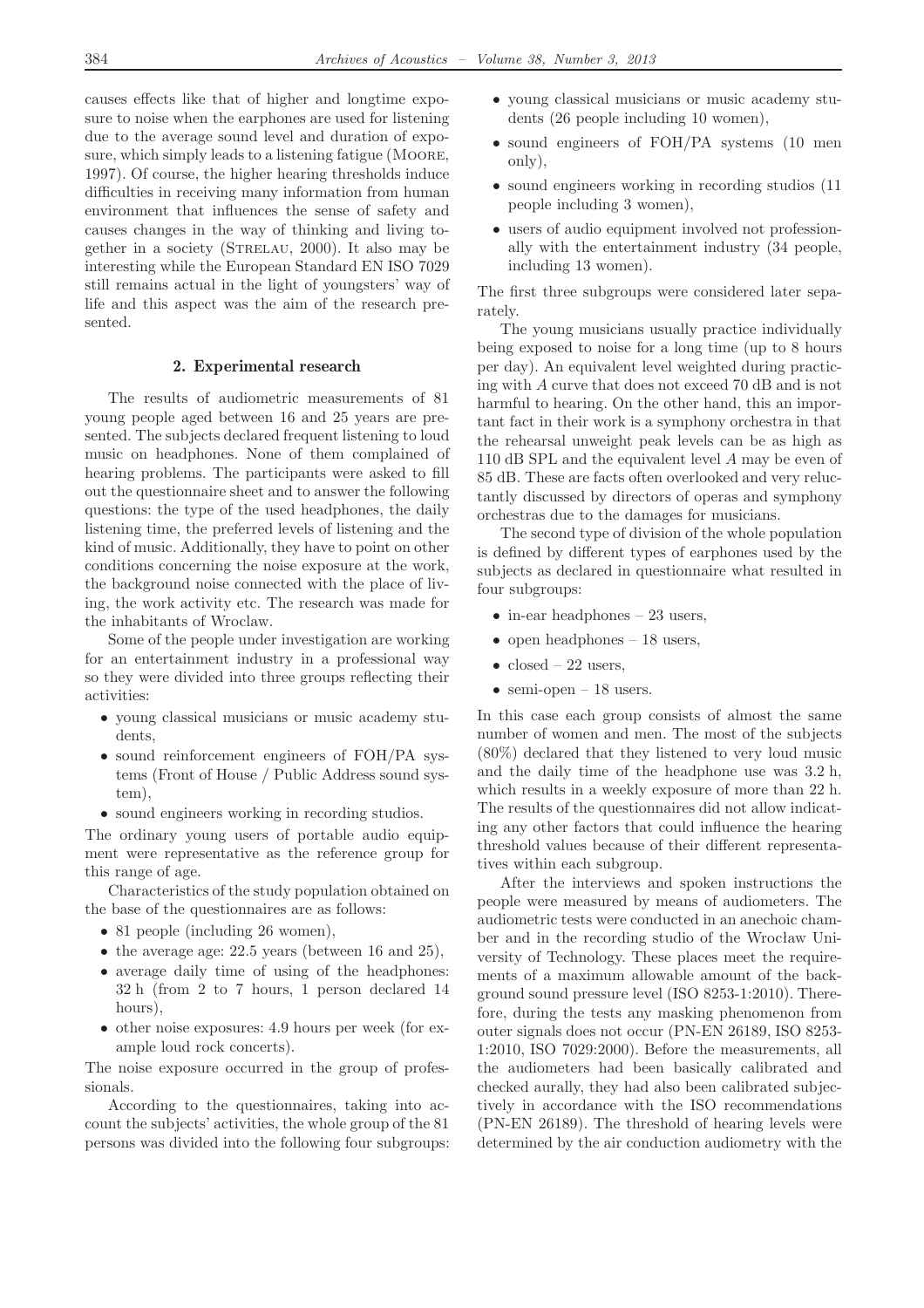Maico M 53 audiometers. The measurements were carried out according to the applicable standards (PN-EN 26189) by ascending methods and with the use of continuous sinusoidal signals with steps of 2 dB. All measurement points were repeated twice in order to eliminate random errors for inexperienced subjects.

#### 3. Analysis of the results

#### *3.1. Average hearing threshold*

Figure 1 shows the values of the hearing threshold for the left and right ears of the population tested. These values have been averaged over results obtained for 81 listeners. It can be easily seen that the threshold of hearing is uniformly shifted by about 6–7 dB. The statistical treatment by means of the Bartlett test (Greń, 1978) showed that the variances of the results obtained were homogenous  $(\chi^2 = 24.893 < \chi^2_{\alpha} =$ 39.977, at  $\alpha = 0.05$  for all frequencies.



Fig. 1. Average values of the threshold of hearing (dB HL) for the tested population.

According to classification of BIAP (BIAP Recommendation 02/1), the young people tested belong to the group of normal hearing, but the shift in the threshold of hearing points to a slow tendency of the beginning of a permanent damage of hearing. These values, however, are the average ones and the greatest hearing losses can be balanced by the results for the people with otological normal values shown in Table 1 as values of standard deviations, especially for higher frequencies. Thus, it was decided to divide the whole group into categories which could influence the

Table 1. The average values and standard deviations for hearing thresholds (dB HL) for the left and right ears, respectively, measured for all of 81 subjects.

| Frequency [Hz]   | 250 | 500 | 1000 | 2000 | 4000 | 8000 |
|------------------|-----|-----|------|------|------|------|
| $\overline{x}_L$ | 5.1 | 6.0 | 6.5  | 5.8  | 6.4  | 6.7  |
| $\sigma_L$       | 7.2 | 6.9 | 6.1  | 6.6  | 10.2 | 11.1 |
| $\overline{x}_R$ | 5.7 | 6.0 | 6.5  | 5.6  | 5.9  | 7.3  |
| $\sigma_R$       | 5.5 | 6.4 | 5.7  | 7.4  | 11.5 | 10.8 |

obtained results and reflect the real hearing loss for some specific nature of work as well as kinds of equipment used by the people.

## *3.2. The influence of different kinds of headphones on the threshold of hearing*

In this section, the results of pure tone audiometry for users of different types of headphones are presented. These results present "the worse" ear (left or right) for each subject and these values have been averaged over the people which use particular types of headphones. They are shown in the Fig. 2.



Fig. 2. Influence of different kinds of headphones on the threshold of hearing (dB HL). Standard deviation values are presented as vertical lines on the tops of the bars.

It turned out that except for the frequency of 4 kHz there is no relationship between the types of the preferred headphones and the shift of the hearing thresholds ( $F < F_\alpha = 2.75$ , where  $F, F_\alpha$  – calculated and critical values of the F-Snedecor test, respectively, at  $\alpha = 0.05$ . For the frequency of 4 kHz, a statistically important influence of the headphone type on the threshold values was observed  $(F = 3.35 > F_{\alpha})$ . This means that most unfavorable for the hearing are inner earphones, especially at high frequencies for which our hearing system is most sensitive. The air in the ear canal is a natural protection from high sound pressure. Using inside earphones the length of the channel is reduced whereby the natural protection becomes less effective and the sound level in ear channel increases by 6 dB. Good alternatives are semi-open headphones that in a small way can isolate us from the outside noise. They additionally ensure good hygiene of the ear and by their design they are a protection from very high sound pressures acting directly on the ear membrane. The results of the hearing threshold values obtained for the frequency of 4 kHz are presented in Table 2.

Table 2. The average values of hearing thresholds at 4 kHz for various types of headphones, in dB HL.

| Type of headphones   in-ear   open   closed   semi-open |     |     |     |           |
|---------------------------------------------------------|-----|-----|-----|-----------|
| Hearing threshold<br>[dB HL]                            | 9.2 | 3.9 | 2.9 | $(1)$ . 1 |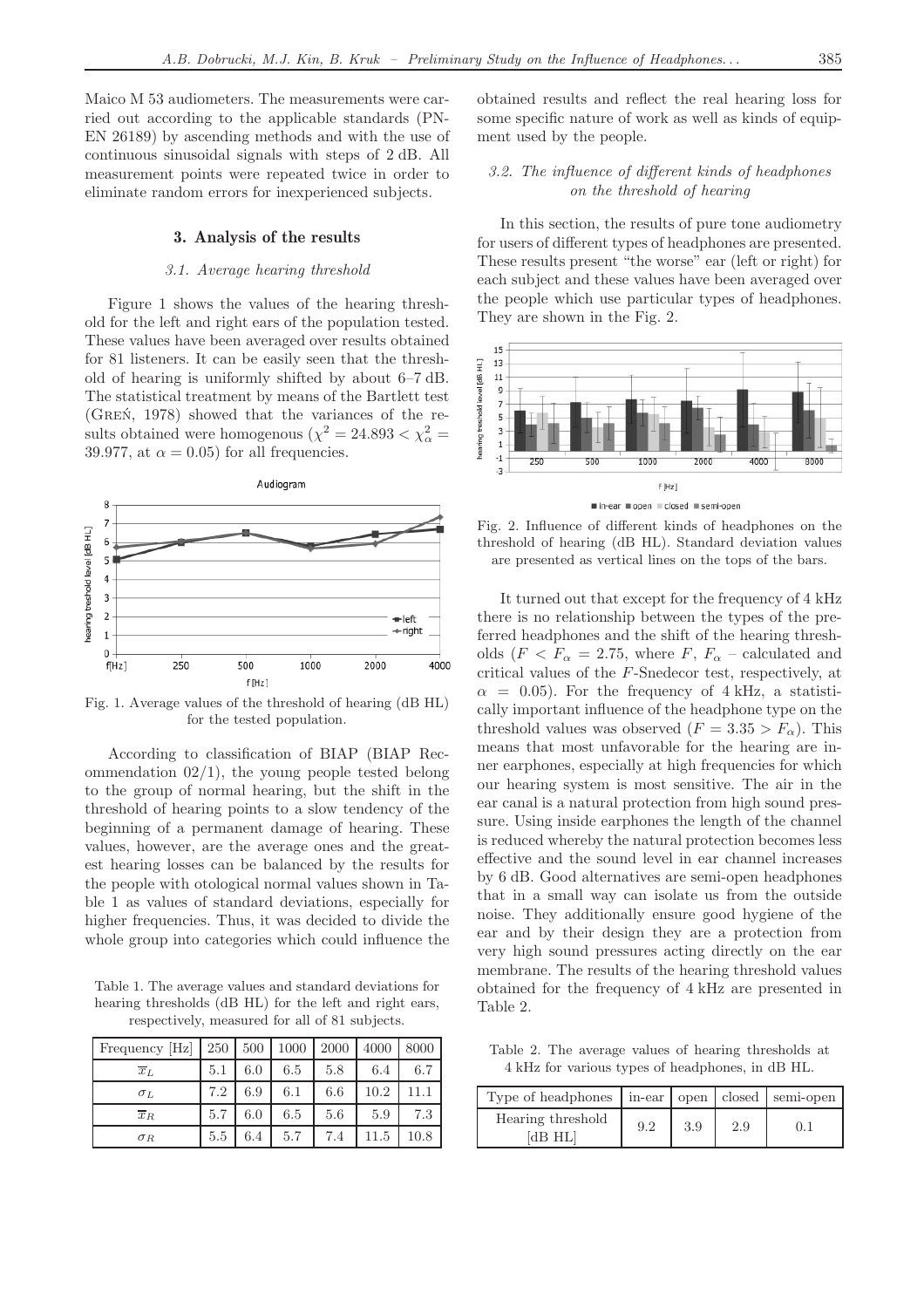In order to determine how the particular kinds of headphones are injurious for listening conditions, the structure index test (Greń, 1978) was applied as a statistical treatment for the series which reflects the degree of the hearing damage caused by the type of the used headphones, with  $u_{\alpha} = 1.96$  at  $\alpha = 0.05$ . It turned out that for the frequency of 4 kHz the most dangerous for the hearing threshold is the inner-ear headphone type  $(|u| = 4.73)$ , while the influence of the semi-open type is statistically inessential ( $|u| = 1.05$ )  $u_{\alpha}$ ). The degrees of injuries of the hearing damage obtained for the open and the closed headphones are lower than those for the in-ear headphones ( $|u| = 2.52$ ) and  $|u| = 2.12$ , respectively).

#### *3.3. Threshold of hearing in terms of professional work*

In this section, only the professional group is analyzed (the three first subgroups listed in Sec. 2). The number of people in this group is equal to 47. Among them 35 persons have been working in the profession up to 7 years. By analyzing these data it can be concluded that even 3–4 years of working at an entertainment industry, especially as the front-of-house engineers may cause a slight loss of hearing ability. Comparing the other professional groups, it can be assumed that the results coincide to a large extent and the type of work (noise level) have no longer such effect on the threshold of hearing. In Fig. 3 hearing thresholds depending on the profession are presented. These results present "the worse" ear (left or right) for each subject, and these values have been averaged over the people within the particular group of profession.



Fig. 3. Thresholds of hearing (dB HL) depending on the profession. Standard deviation values are presented as vertical lines on the tops of the bars.

As in the previous case it was decided to use the single-factor statistical treatment and on the base of the analysis of variance, it turned out that for frequency values of 500 Hz, 1 kHz as well as 4 kHz an influence of the working activity on the threshold of hearing has been observed  $(F > F_\alpha = 3.29$ , where F,  $F_\alpha$  – calculated and critical values of the F-Snedecor test, respectively, at  $\alpha = 0.05$ . For other frequencies there is no relationship between the profession of work and the shift of the hearing threshold values. As mentioned in the previous chapter, the hearing loss at 4 kHz can be interpreted as the beginning of a permanent hearing damage that results from the exposure to sounds at high levels while the upward threshold shifts appearing for lower frequencies (500 Hz and 1000 Hz) result from the exposure to hyper-compressed musical sounds in these frequency bands, especially occurring on the stage situation in order to increase the total loudness impression.

## 4. Conclusions

On the base of the results presented it would be fairer to say that the most dangerous kind of headphones is the in-ear headphone set which causes the upward threshold shift of 9 dB HL at the frequency of 4 kHz. When the music would be played very loud and as long as declared at a level of approximately 100 dB SPL, a permanent hearing damage will occur after no more than 4 years of using such devices. Another factor influencing the hearing condition system is the professional activity connected to the exposure to loud signals. The presented results have also shown that working as reinforcement engineers with FOH/PA systems can permanently destroy the hearing system because an activity as long as 3–4 years causes the upward threshold shifts even of 16 dB HL at 500 Hz and 4 kHz. These values may mean the beginning of a permanent hearing damage and have to be taken into consideration by the industrial health protection. The results of the other researches (Chiou-Jong *et al.*, 2007; GULATI, 2011) conclude that it is enough to listen to loud music on MP3 players one hour a day for five years to ruin the hearing system permanently.

Hearing care professionals skeptical to listening to music with headphones admit that only a moderate volume for up to 8 hours a day is no longer a risk of hearing loss.

It was clearly shown what kind of problems we are dealing with. Listening to music is becoming a disease primarily among young people, but this fact is ignored in the media. The biggest problem is the type of headphones used for the every day listening. Most of young people listen to music through inside earphones what causes that the length of the ear canal is reduced, and as a consequence, the natural protection becomes less effective. The body does not give us a sign that the process of destroying the hearing has just began, and once damaged the hearing cells would never regenerate.

From the sociological point of view, young people like this kind of earphones because they take up little space and can be always carried in a pocket, however on the other hand, they are the worst ones for our hear